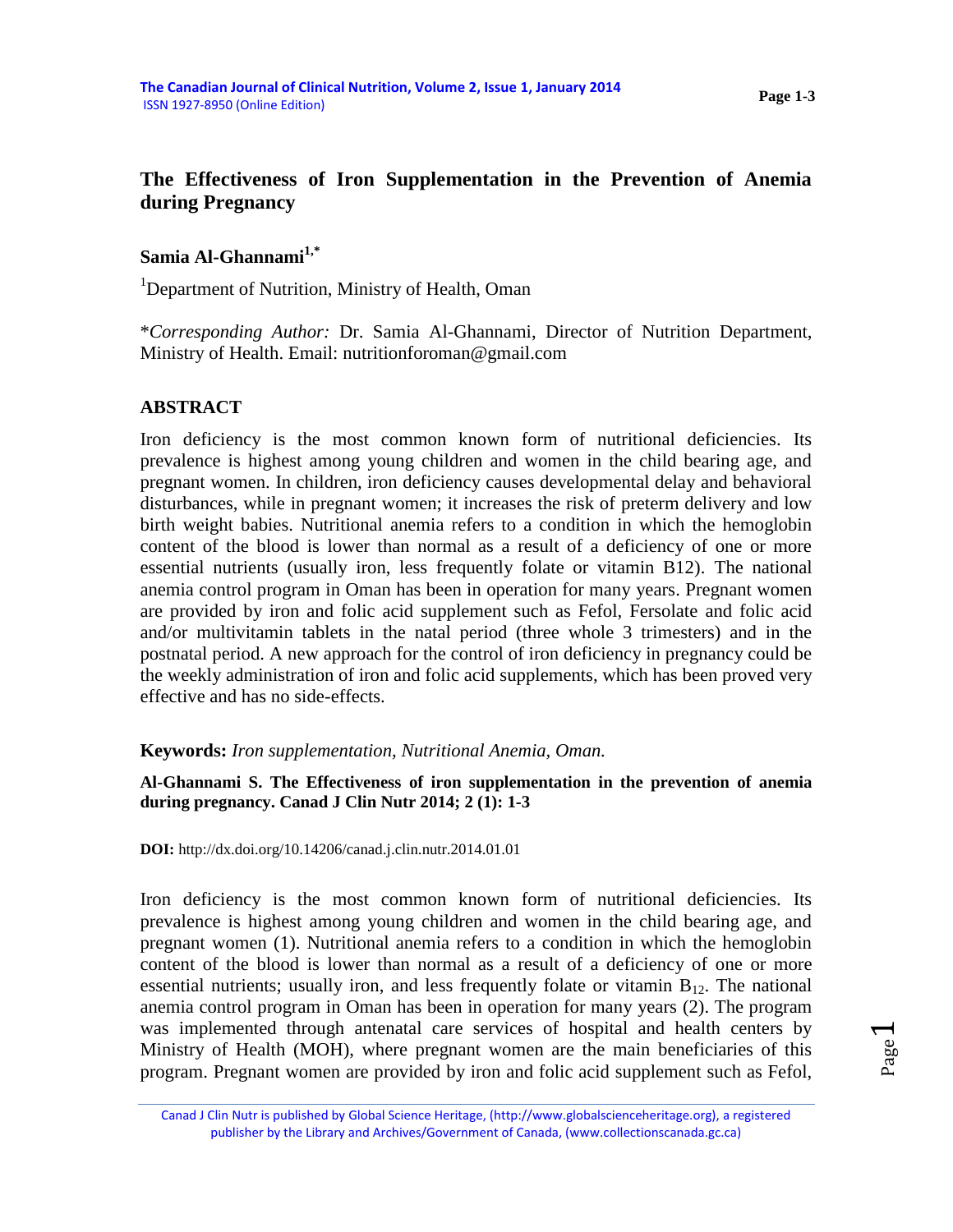**The Canadian Journal of Clinical Nutrition, Volume 2, Issue 1, January 2014** ISSN 1927-8950 (Online Edition)

Fersolate and folic acid and/or multivitamin tablets in the natal period (three whole 3 trimesters) and in the postnatal period and their hemoglobin level is examined and recorded accordingly (2).

The national anemia control program was assessed by MOH/WHO in 1993. The report showed that almost 97% of pregnant women received iron and folic acid supplement and the compliance rate was around 77%., the three major reasons of non compliance were side effects, forgetfulness and wrong belief. The study further reported that about 42% of women had no knowledge that what kind of supplement they are taking and what is the benefit of these supplement to them? The MOH/WHO evaluation study 1993 and the National Health Survey 2000 revealed that the prevalence of anemia in pregnancy (blood hemoglobin  $\lt 11$ gm/dl) was 48.5% and 42.7% respectively with 43.3% and 40.1% mild anemia (blood hemoglobin from 9 to <11gm/dl). Regular monitoring of hemoglobin level among pregnant ladies in Ministry of Health institutions are done, and data are recorded monthly in the monthly statistical records. In addition, anemia during pregnancy is also is assessed through national surveys where the latest survey in 2000 showed an estimate of 42%. Routine reporting of anemia during pregnancy was first started in 1996; and the rates are showing a slow and steady decline; probably a reflection of improvement of general health status of the population.

Pregnancy anemia is considered as a major public health problem in Oman, despite of the regular iron supplementation from decades in antenatal and postnatal period to control iron deficiency and anemia in pregnancy, the problem still persists. Reasons have been given for this relative failure, including late start of antenatal supplementation, inefficient administration of such programs by the health system and, in the prenatal clinics in particular, insufficient daily doses, poor adherence to the required daily dosage because of inadequate motivation or forgetfulness, misconceptions on the effect of iron supplementation and the development of side-effects. Actions such as trying to improve the supply and regularity of dispensation of supplements in antenatal clinics and health centers and trying to create a greater awareness of the need for iron supplementation during pregnancy have been taken to get better the situation.

A new approach for the control of iron deficiency in pregnancy could be the weekly administration of iron and folic acid supplements beginning as early as possible and ideally for several months before conception in order to improve pre-pregnancy iron reserves. This approach is based on experimental studies in animals that show that the intake of a large dose of iron, blocks the absorption of subsequent doses (3-5). This had led scientists to explore the absorption of supplemental iron when it was administered only at intervals coinciding with the turnover of the intestinal mucosa (three days in the laboratory rat and five–six days in the human).

The effectiveness of weekly iron supplementation in preventing iron deficiency, increasing iron reserves, and correcting mild to moderate iron-deficiency anemia has been shown in many studies (6-9).

Page  $\boldsymbol{\sim}$ 

Canad J Clin Nutr is published by Global Science Heritage, (http://www.globalscienceheritage.org), a registered publisher by the Library and Archives/Government of Canada, (www.collectionscanada.gc.ca)